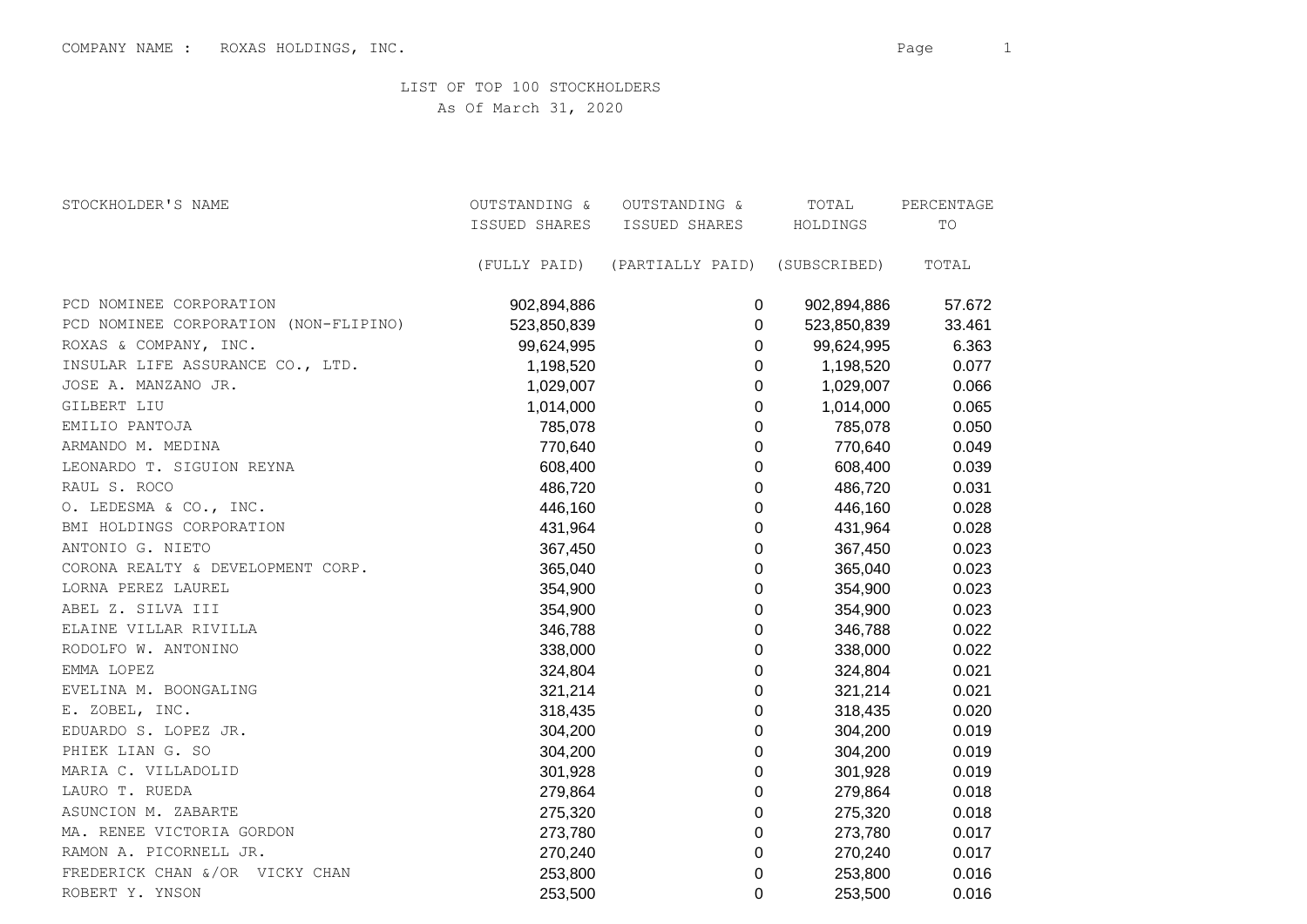| PACIFICO DE LEON                          | 248,024 | 0              | 248,024 | 0.016 |
|-------------------------------------------|---------|----------------|---------|-------|
| PEDRO F. B. PATERNO &/OR ANTONIO M.       | 241,209 | 0              | 241,209 | 0.015 |
| CHENG BENG LIONG                          | 202,800 | 0              | 202,800 | 0.013 |
| ROMULO T. KEHYENG                         | 202,800 | 0              | 202,800 | 0.013 |
| ALFONSO R. REYNO JR.                      | 202,800 | 0              | 202,800 | 0.013 |
| SEAN IVAN VERNIER VALENTIN W.             | 202,800 | 0              | 202,800 | 0.013 |
| PBC CAPITAL INVESTMENT CORPORATION        | 189,956 | $\mathbf 0$    | 189,956 | 0.012 |
| UNICAPITAL INC.                           | 187,800 | 0              | 187,800 | 0.012 |
| EMILIA Z. SILVA                           | 177,450 | 0              | 177,450 | 0.011 |
| BENJAMIN GARCIA II                        | 154,939 | 0              | 154,939 | 0.010 |
| GOMES TAN-AFUAN                           | 152,100 | $\mathbf 0$    | 152,100 | 0.010 |
| NELSON G. TAN-AFUAN                       | 152,100 | $\mathbf 0$    | 152,100 | 0.010 |
| ANDREA FRONTERA                           | 151,288 | $\mathbf 0$    | 151,288 | 0.010 |
| RAY C. ESPINOSA                           | 150,000 | 0              | 150,000 | 0.010 |
| GODOFREDO V. VASQUEZ &/OR RICHARD VASQUEZ | 144,417 | 0              | 144,417 | 0.009 |
| MANUEL D. RECTO                           | 140,400 | 0              | 140,400 | 0.009 |
| PEDRO A. DE CASTRO                        | 137,863 | $\mathbf 0$    | 137,863 | 0.009 |
| DOLORES M. CALANOG                        | 137,619 | $\mathbf 0$    | 137,619 | 0.009 |
| DOLORES MACATANGAY                        | 137,619 | $\overline{0}$ | 137,619 | 0.009 |
| LUIS N. LOPEZ                             | 136,585 | 0              | 136,585 | 0.009 |
| FRANCISCO UY                              | 128,800 | 0              | 128,800 | 0.008 |
| CALIXTO CASANOVA                          | 123,991 | $\mathbf 0$    | 123,991 | 0.008 |
| GREGORIO LAINEZ                           | 123,991 | $\mathbf 0$    | 123,991 | 0.008 |
| FAUSTO R. PREYSLER JR.                    | 121,680 | $\mathbf 0$    | 121,680 | 0.008 |
| RAMIRO M. PALACIO                         | 120,944 | 0              | 120,944 | 0.008 |
| EDNA P. ALARAS EDNA PALACIO ALARAS        | 120,943 | 0              | 120,943 | 0.008 |
| AMOR PALACIO FALGUI                       | 120,943 | 0              | 120,943 | 0.008 |
| EMELITA PALACIO NOCHE                     | 120,943 | $\mathbf 0$    | 120,943 | 0.008 |
| EXALTACION MAGLUNOG PALACIO               | 120,943 | $\Omega$       | 120,943 | 0.008 |
| GIL M. PALACIO                            | 120,943 | $\mathbf 0$    | 120,943 | 0.008 |
| FILINVEST CAPITAL, INC.                   | 115,258 | 0              | 115,258 | 0.007 |
| JOSE T. UNSON                             | 111,589 | 0              | 111,589 | 0.007 |
| UCPB CAPITAL CORPORATION                  | 108,000 | 0              | 108,000 | 0.007 |
| GREGORIO C. PANGANIBAN                    | 105,864 | $\Omega$       | 105,864 | 0.007 |
| EDGARDO LORENZO &/OR JANET                | 105,768 | 0              | 105,768 | 0.007 |
| PRESENTACION A. AFABLE                    | 104,928 | 0              | 104,928 | 0.007 |
| LAURA T. ACAMPADO                         | 104,130 | 0              | 104,130 | 0.007 |
| LEAH T. LOPEZ                             | 104,130 | 0              | 104,130 | 0.007 |
| GODOFREDO G. TRAJANO, JR.                 | 104,130 | 0              | 104,130 | 0.007 |
| CARMEN MENDOZA                            | 103,995 | 0              | 103,995 | 0.007 |
| UCPB CAPITAL CORPORATION                  | 103,320 | 0              | 103,320 | 0.007 |
| TONY ANG                                  | 101,400 | 0              | 101,400 | 0.006 |
| RECAREDO E. REYES &/OR LOURDES Z. REYES   | 101,400 | 0              | 101,400 | 0.006 |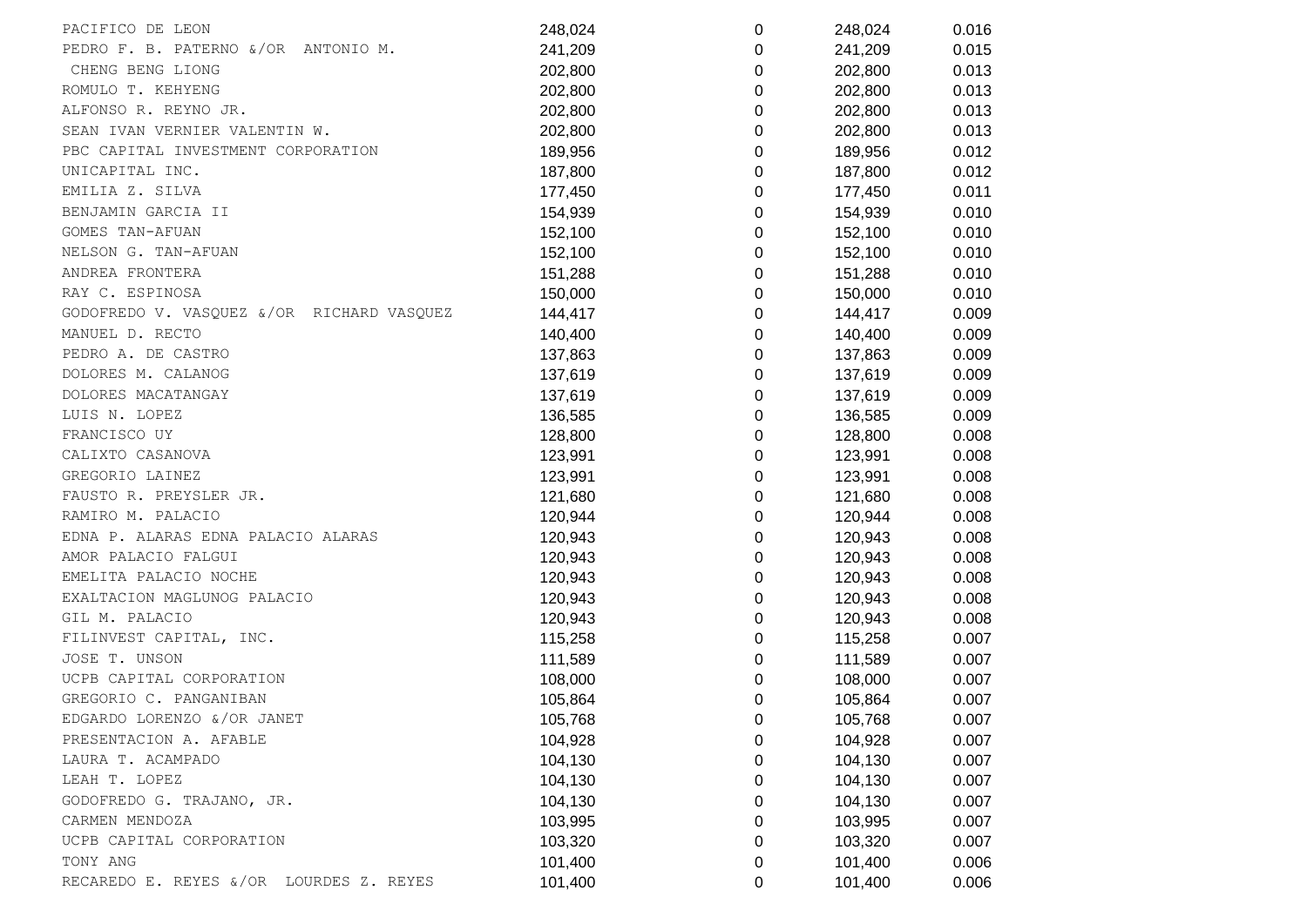| <b>JOVITA SALES</b>              | 101,400 | 0           | 101,400 | 0.006 |  |
|----------------------------------|---------|-------------|---------|-------|--|
| ABEL Z. SILVA III                | 101,400 | 0           | 101,400 | 0.006 |  |
| PEDRO O. TAN                     | 101,400 | 0           | 101,400 | 0.006 |  |
| JOSE R. TENGCO JR.               | 101,400 | 0           | 101,400 | 0.006 |  |
| SANTIAGO R. ELIZALDE             | 100,000 | 0           | 100,000 | 0.006 |  |
| QUIRINO T. KEHYENG               | 100,000 | 0           | 100,000 | 0.006 |  |
| LIBORIO ANDAL                    | 99,208  | 0           | 99,208  | 0.006 |  |
| SONIA MARIE T. NG                | 97,344  | 0           | 97,344  | 0.006 |  |
| MARCELINA DE FAGARA              | 96,086  | 0           | 96,086  | 0.006 |  |
| FELICISIMA PANGANIBAN            | 96,036  | 0           | 96,036  | 0.006 |  |
| RAFAEL A. FRANCISCO              | 94,402  | 0           | 94,402  | 0.006 |  |
| CARMITA TABAQUERO                | 92,679  | 0           | 92,679  | 0.006 |  |
| FRANCISCO VILLAFRIA              | 91,827  | 0           | 91,827  | 0.006 |  |
| AMBROCIO EVANGELISTA &/OR AMALIA | 90,854  | 0           | 90,854  | 0.006 |  |
| ROGELIO ARNIGO                   | 90,840  | 0           | 90,840  | 0.006 |  |
| CANDELARIA MAGSINO               | 89,271  | 0           | 89,271  | 0.006 |  |
| MELCHOR A. LAYSON                | 88,000  | 0           | 88,000  | 0.006 |  |
| RAMON G. TRAJANO                 | 86,775  | 0           | 86,775  | 0.006 |  |
| FERNANDO STA. CRUZ               | 86,352  | 0           | 86,352  | 0.006 |  |
| URBANCORP INVESTMENT, INC.       | 86,112  | 0           | 86,112  | 0.006 |  |
| ROSARIO G. ABRAHAM               | 85,176  | 0           | 85,176  | 0.005 |  |
| KATHERINE G. DE GUZMAN           | 85,176  | 0           | 85,176  | 0.005 |  |
| CLARITA GONZALES RUFFY           | 84,141  | 0           | 84,141  | 0.005 |  |
| TOMAS T. GO                      | 82,800  | 0           | 82,800  | 0.005 |  |
| FELIPE L. GOZON                  | 81,120  | 0           | 81,120  | 0.005 |  |
| MIGUEL NIETO                     | 81,120  | 0           | 81,120  | 0.005 |  |
| MARIANO K. TAN                   | 81,120  | 0           | 81,120  | 0.005 |  |
| TERESITA NERA                    | 78,686  | 0           | 78,686  | 0.005 |  |
| TERESITA V. GANA                 | 78,000  | $\mathbf 0$ | 78,000  | 0.005 |  |
| BENJAMIN R. MEDRANO              | 78,000  | 0           | 78,000  | 0.005 |  |
| NICOLAS DIMAANO                  | 77,388  | 0           | 77,388  | 0.005 |  |
| JUANITO REYES                    | 77,388  | 0           | 77,388  | 0.005 |  |
| AMORITA VILLEGAS                 | 77,388  | 0           | 77,388  | 0.005 |  |
| FLORENTINO E. SANTOS JR.         | 77,220  | 0           | 77,220  | 0.005 |  |
| ARCADIO T. STA. CRUZ             | 73,616  | 0           | 73,616  | 0.005 |  |
| JJL AGRICULTURAL CORP.           | 70,980  | 0           | 70,980  | 0.005 |  |
| REGINA CAPITAL DEV. CORP. 000351 | 70,000  | 0           | 70,000  | 0.004 |  |
| MARIA R. PEDRAZA                 | 69,397  | 0           | 69,397  | 0.004 |  |
| TERESITA D. SUI                  | 68,952  | 0           | 68,952  | 0.004 |  |
| ANGELES CARAIG                   | 68,708  | 0           | 68,708  | 0.004 |  |
| FILOMENA MAGSINO                 | 68,708  | 0           | 68,708  | 0.004 |  |
| FILINVEST CAPITAL, INC.          | 67,600  | 0           | 67,600  | 0.004 |  |
| YASMIN P. GUERRERO               | 66,981  | 0           | 66,981  | 0.004 |  |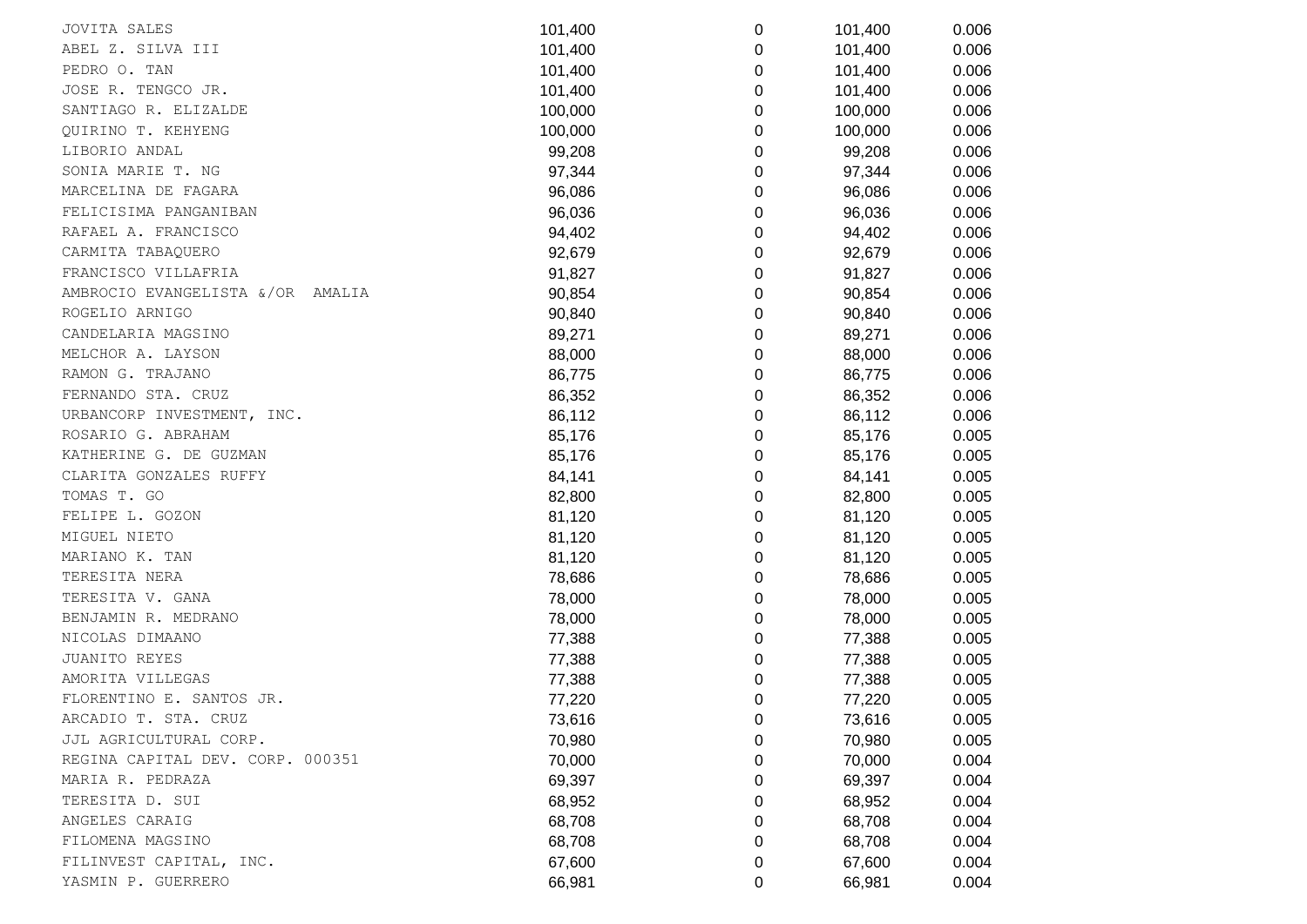| RAFAEL C. PALACIO, JR.  |                   | 66,981        | 0 | 66,981        | 0.004 |
|-------------------------|-------------------|---------------|---|---------------|-------|
| MARIEPAZ L. BARCELON    |                   | 66,924        |   | 66,924        | 0.004 |
| PHILIP VILLADOLID       |                   | 66,660        | 0 | 66,660        | 0.004 |
| CORAZON R. RAMOS        |                   | 66,558        | 0 | 66,558        | 0.004 |
| FRANCISCO R. PEREZ      |                   | 66,112        | 0 | 66,112        | 0.004 |
| ERNESTA R. VILLADOLID   |                   | 65,138        | 0 | 65,138        | 0.004 |
| RUBEN Z. SAMONTE        |                   | 64,896        | 0 | 64,896        | 0.004 |
| IRENO O. SISON          |                   | 62,502        | 0 | 62,502        | 0.004 |
| ROSARIO SISON           |                   | 62,502        | 0 | 62,502        | 0.004 |
| MARK TOM Q. MULINGBAYAN |                   | 62,400        | 0 | 62,400        | 0.004 |
| NIEVES AREVALO          |                   | 61,975        |   | 61,975        | 0.004 |
| ALFREDO L. JONSON       |                   | 61,975        |   | 61,975        | 0.004 |
| MANUEL VELEZ PANGILINAN |                   | 61,547        | 0 | 61,547        | 0.004 |
| SUNDAY LAVIN, JR.       |                   | 60,996        | 0 | 60,996        | 0.004 |
|                         |                   |               |   |               |       |
|                         | GRAND TOTAL (130) | 1,549,336,391 | 0 | 1,549,336,391 |       |

**THIS IS A COMPUTER GENERATED REPORT AND IF ISSUED WITHOUT ALTERATION, DOES NOT REQUIRE ANY SIGNATURE.**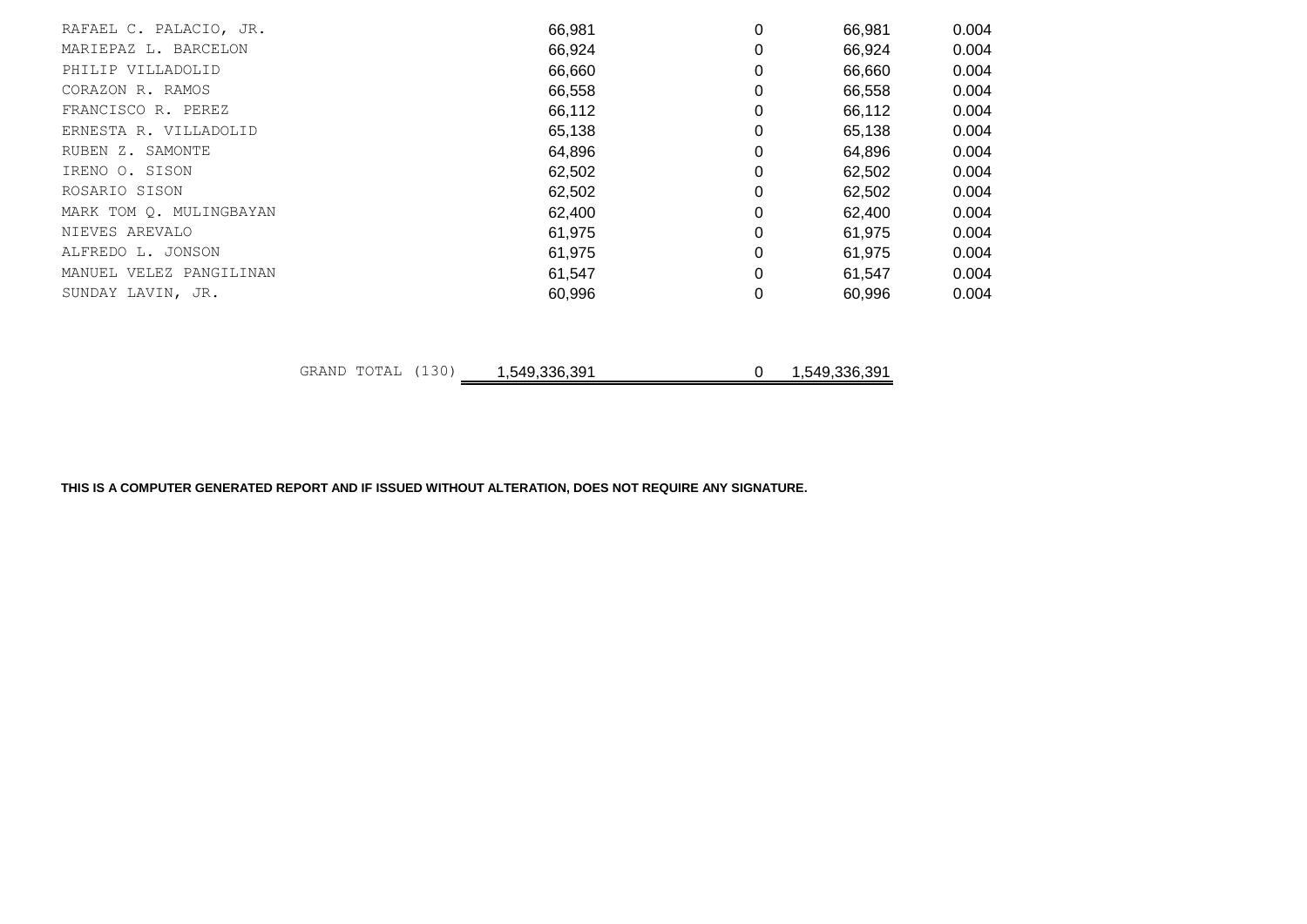## **OUTSTANDING BALANCES FOR A SPECIFIC COMPANY Company Code - ROX000000000 - Roxas Holdings, Inc.**

**Business Date: March 31, 2020**

| <b>BP NAME</b>                                                | <b>HOLDING</b> |
|---------------------------------------------------------------|----------------|
| FIRST METRO SECURITIES BROKERAGE CORP.                        | 974,163,700    |
| MAYBANK ATR KIM ENG SECURITIES, INC.                          | 304,243,020    |
| RCBC SECURITIES, INC.                                         | 72,152,789     |
| THE HONGKONG AND SHANGHAI BANKING CORP. LTD. - CLIENTS' ACCT. | 14,255,998     |
| <b>BDO SECURITIES CORPORATION</b>                             | 9,248,208      |
| RCBC TRUST & INVESTMENT DIVISION - VARIOUS TAXABLE ACCTS      | 7,632,277      |
| SB EQUITIES, INC.                                             | 6,515,938      |
| <b>ASTRA SECURITIES CORPORATION</b>                           | 5,265,800      |
| <b>STRATEGIC EQUITIES CORP.</b>                               | 4,096,133      |
| PAPA SECURITIES CORPORATION                                   | 3,913,334      |
| <b>BPI SECURITIES CORPORATION</b>                             | 3,275,584      |
| COL Financial Group, Inc.                                     | 2,846,466      |
| PHILSTOCKS FINANCIAL INC                                      | 2,015,534      |
| E. CHUA CHIACO SECURITIES, INC.                               | 1,898,208      |
| ABACUS SECURITIES CORPORATION                                 | 1,421,381      |
| VALUE QUEST SECURITIES CORPORATION                            | 1,245,000      |
| UNICAPITAL SECURITIES INC.                                    | 1,189,809      |
| EASTERN SECURITIES DEVELOPMENT CORPORATION                    | 815,768        |
| TOWER SECURITIES, INC.                                        | 809,334        |
| EVERGREEN STOCK BROKERAGE & SEC., INC.                        | 799,671        |
| TANSENGCO & CO., INC.                                         | 716,315        |
| HDI SECURITIES, INC.                                          | 652,985        |
| GOLDEN TOWER SECURITIES & HOLDINGS, INC.                      | 624,859        |
| WEALTH SECURITIES, INC.                                       | 586,417        |
| G.D. TAN & COMPANY, INC.                                      | 570,000        |
| R. COYIUTO SECURITIES, INC.                                   | 408,148        |
| PREMIUM SECURITIES, INC.                                      | 401,859        |
| REGINA CAPITAL DEVELOPMENT CORPORATION                        | 379,099        |
| ANSALDO, GODINEZ & CO., INC.                                  | 261,281        |
| <b>QUALITY INVESTMENTS &amp; SECURITIES CORPORATION</b>       | 234,778        |
| <b>MANDARIN SECURITIES CORPORATION</b>                        | 221,880        |
| <b>BDO NOMURA SECURITIES INC</b>                              | 205,734        |
| GUILD SECURITIES, INC.                                        | 188,014        |
| AP SECURITIES INCORPORATED                                    | 183,910        |
| SUMMIT SECURITIES, INC.                                       | 177,583        |
| CAMPOS, LANUZA & COMPANY, INC.                                | 157,629        |
| INVESTORS SECURITIES, INC,                                    | 156,500        |
| WESTLINK GLOBAL EQUITIES, INC.                                | 155,306        |
| LOPEZ, LOCSIN, LEDESMA & CO., INC.                            | 155,080        |
| PNB SECURITIES, INC.                                          | 153,598        |
| <b>IGC SECURITIES INC.</b>                                    | 134,576        |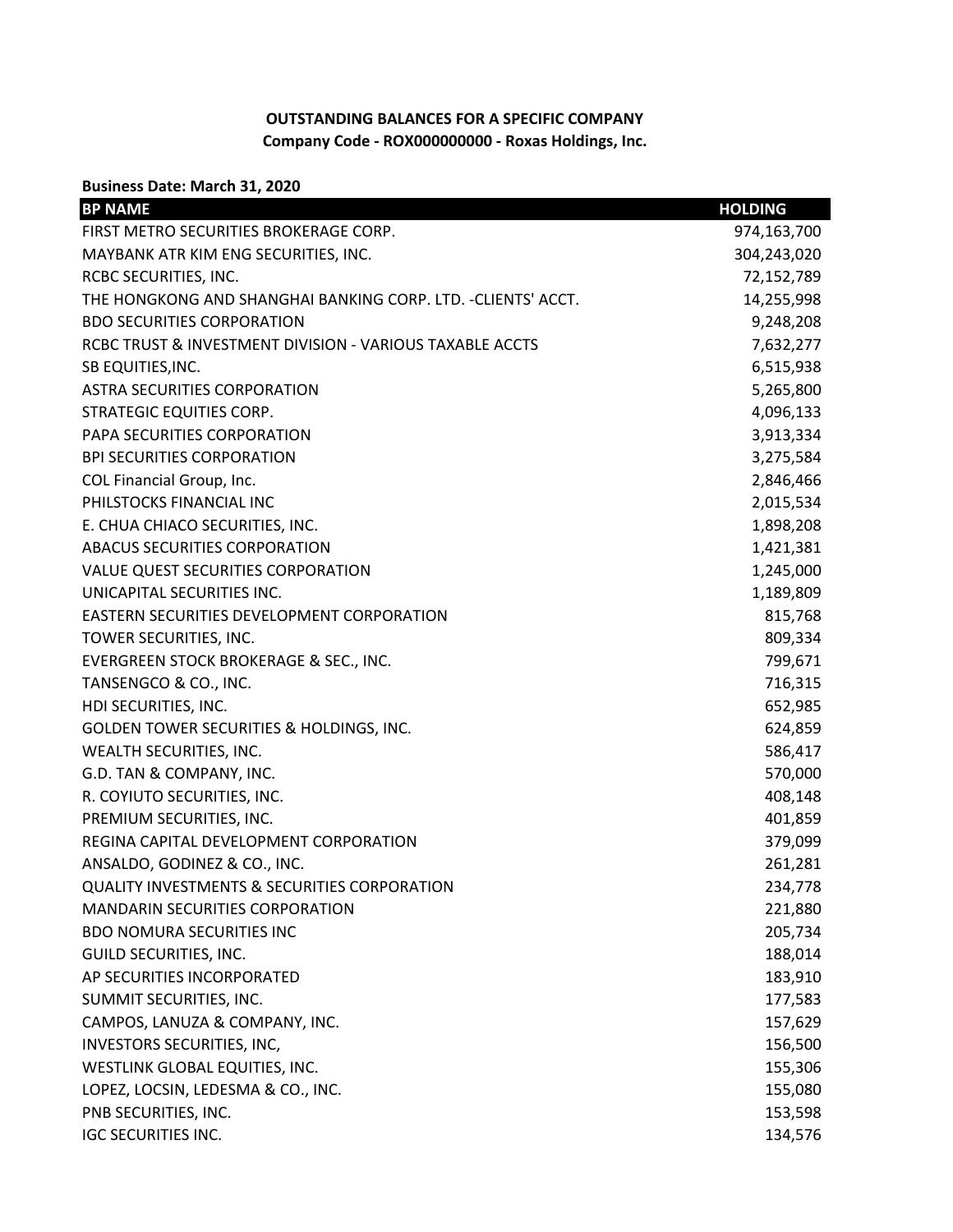| SOLAR SECURITIES, INC.                            | 130,537 |
|---------------------------------------------------|---------|
| R. S. LIM & CO., INC.                             | 129,334 |
| DEUTSCHE REGIS PARTNERS, INC.                     | 128,120 |
| CHINA BANK SECURITIES CORPORATION                 | 124,056 |
| CTS GLOBAL EQUITY GROUP, INC.                     | 114,390 |
| AB CAPITAL SECURITIES, INC.                       | 107,448 |
| TRITON SECURITIES CORP.                           | 95,344  |
| A & A SECURITIES, INC.                            | 91,988  |
| R & L INVESTMENTS, INC.                           | 80,630  |
| PHILIPPINE EQUITY PARTNERS, INC.                  | 78,977  |
| F. YAP SECURITIES, INC.                           | 67,694  |
| EAGLE EQUITIES, INC.                              | 62,662  |
| JSG SECURITIES, INC.                              | 60,560  |
| DAVID GO SECURITIES CORP.                         | 57,252  |
| FIRST ORIENT SECURITIES, INC.                     | 53,800  |
| YAO & ZIALCITA, INC.                              | 51,000  |
| RCBC TRUST & INVESTMENT DIVISION                  | 50,797  |
| UCPB SECURITIES, INC.                             | 45,242  |
| NEW WORLD SECURITIES CO., INC.                    | 45,000  |
| PAN ASIA SECURITIES CORP.                         | 45,000  |
| DIVERSIFIED SECURITIES, INC.                      | 40,000  |
| ALPHA SECURITIES CORP.                            | 37,214  |
| YU & COMPANY, INC.                                | 36,424  |
| R. NUBLA SECURITIES, INC.                         | 36,056  |
| GLOBALINKS SECURITIES & STOCKS, INC.              | 35,348  |
| EQUITIWORLD SECURITIES, INC.                      | 34,952  |
| MERCANTILE SECURITIES CORP.                       | 31,600  |
| I. B. GIMENEZ SECURITIES, INC.                    | 30,616  |
| <b>JAKA SECURITIES CORP.</b>                      | 27,768  |
| MOUNT PEAK SECURITIES, INC.                       | 25,240  |
| RTG & COMPANY, INC.                               | 24,652  |
| LUYS SECURITIES COMPANY, INC.                     | 21,999  |
| OPTIMUM SECURITIES CORPORATION                    | 20,338  |
| DA MARKET SECURITIES, INC.                        | 20,000  |
| E.SECURITIES, INC.                                | 17,160  |
| IMPERIAL, DE GUZMAN, ABALOS & CO., INC.           | 16,248  |
| BA SECURITIES, INC.                               | 15,085  |
| B. H. CHUA SECURITIES CORPORATION                 | 13,512  |
| THE FIRST RESOURCES MANAGEMENT & SECURITIES CORP. | 13,114  |
| INTRA-INVEST SECURITIES, INC.                     | 13,112  |
| BELSON SECURITIES, INC.                           | 12,799  |
| VENTURE SECURITIES, INC.                          | 12,680  |
| <b>EAST WEST CAPITAL CORPORATION</b>              | 10,224  |
| TRENDLINE SECURITIES CORPORATION                  | 9,996   |
| BENJAMIN CO CA & CO., INC.                        | 9,960   |
| CITIBANK N.A.                                     | 6,084   |
| A. T. DE CASTRO SECURITIES CORP.                  | 5,228   |